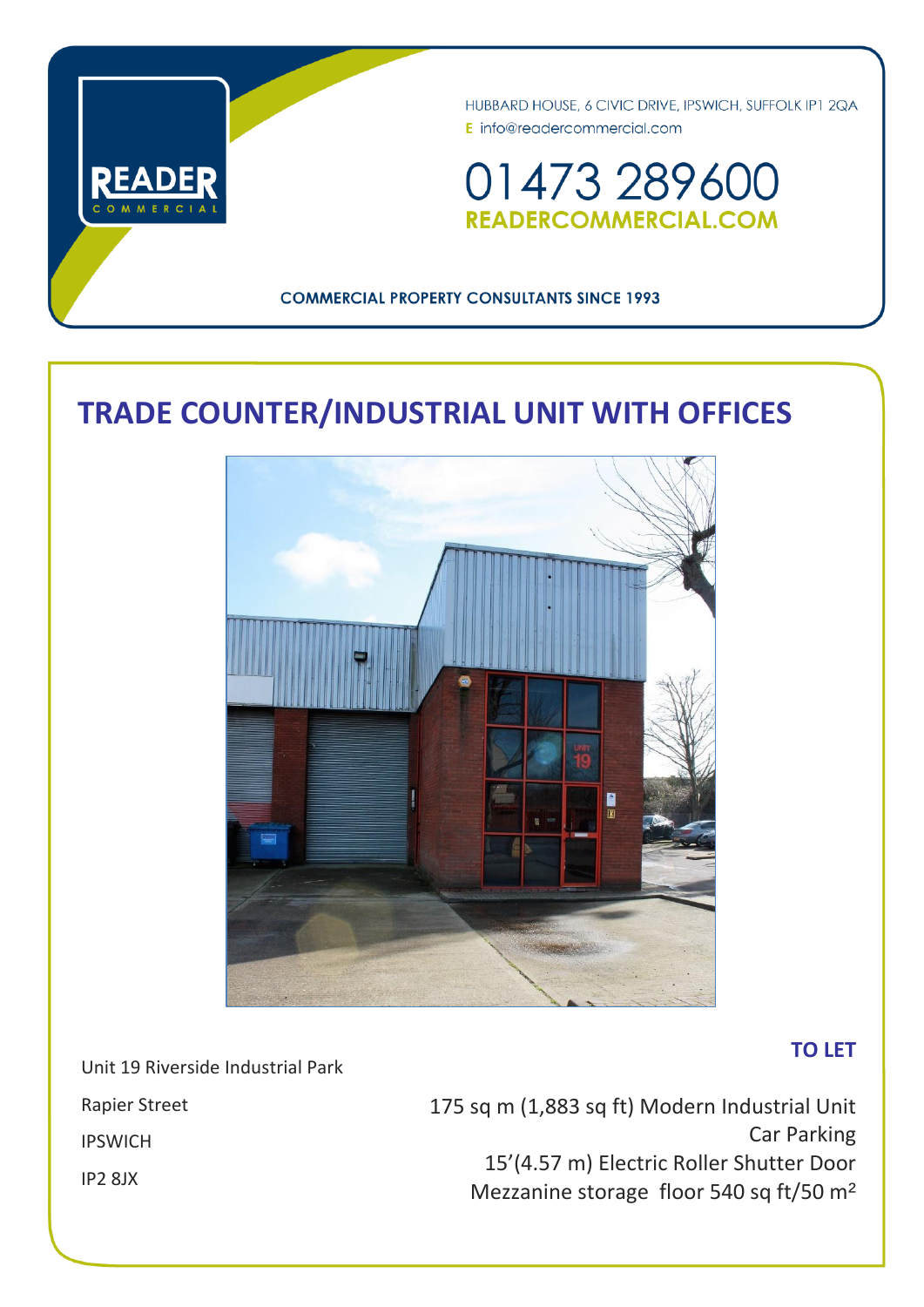# **LOCATION**

Riverside Industrial Park is a popular industrial estate located on the south side of Ipswich, offering good access to the town centre and the A14/A12 trunk roads. Riverside Industrial Park is a modern estate comprising 32 units of varying sizes and all of uniform appearance. Access to the A14 is easy from this location via the A137 Wherstead Road, which links directly with the A14 on the last exit west of the Orwell Bridge heading towards Felixstowe..

## **DESCRIPTION**

The unit is of brick construction under silver PVF2 profile steel cladding with pitched roof and benefits from 3 phase electrics, full sized galvanised lathe roller shutter door and on site car parking. The unit was previously occupied by Grahams Builders Merchants..

# **ACCOMMODATION**

*(Please note all areas are appropriate)*

| <b>Overall Area</b>                                       | 1883 sq ft 175 m <sup>2</sup> |  |
|-----------------------------------------------------------|-------------------------------|--|
| Mezzanine                                                 | 540 sq ft 50 m <sup>2</sup>   |  |
| First Floor Original Office 158 sq ft 14.7 m <sup>2</sup> |                               |  |
| Total Ground floor area 1185 sq ft 110 m <sup>2</sup>     |                               |  |

# **SERVICES**

All mains services are connected.

#### **TERMS**

The unit is available by way of a new Full Repairing and Insuring Lease, length to be agreed.

#### **RENT**

£12,000 Per annum

#### **VAT**

VAT is applicable

## **RATES**

Ipswich Borough Council have verbally confirmed the rateable value for 2017/2018 will be £8,700 pa

#### **SERVICE CHARGE**

As per the lease provisions

# **EPC**

As attached

#### **LEGAL COSTS**

Each party to bear their own legal costs.

#### **VIEWING**

For further information then please contact Martin Reader at Reader Commercial on 01473 289600 [martin@readercommercial.com](mailto:martin@readercommercial.com)

The agents have an interest in this property



*Plan is for identification purposes only*

READER COMMERCIAL LIMITED REG OFFICE HUBBARD HOUSE, CIVIC DRIVE, IPSWICH, SUFFOLK IP 1 2QA. REGISTERED IN ENGLAND AND WALES. REGISTERED NO: 2813933. THESE PARTICULARS DO NOT CONSTITUTE ANY PART OFFER OR<br>CONTRACT. WHILST RE